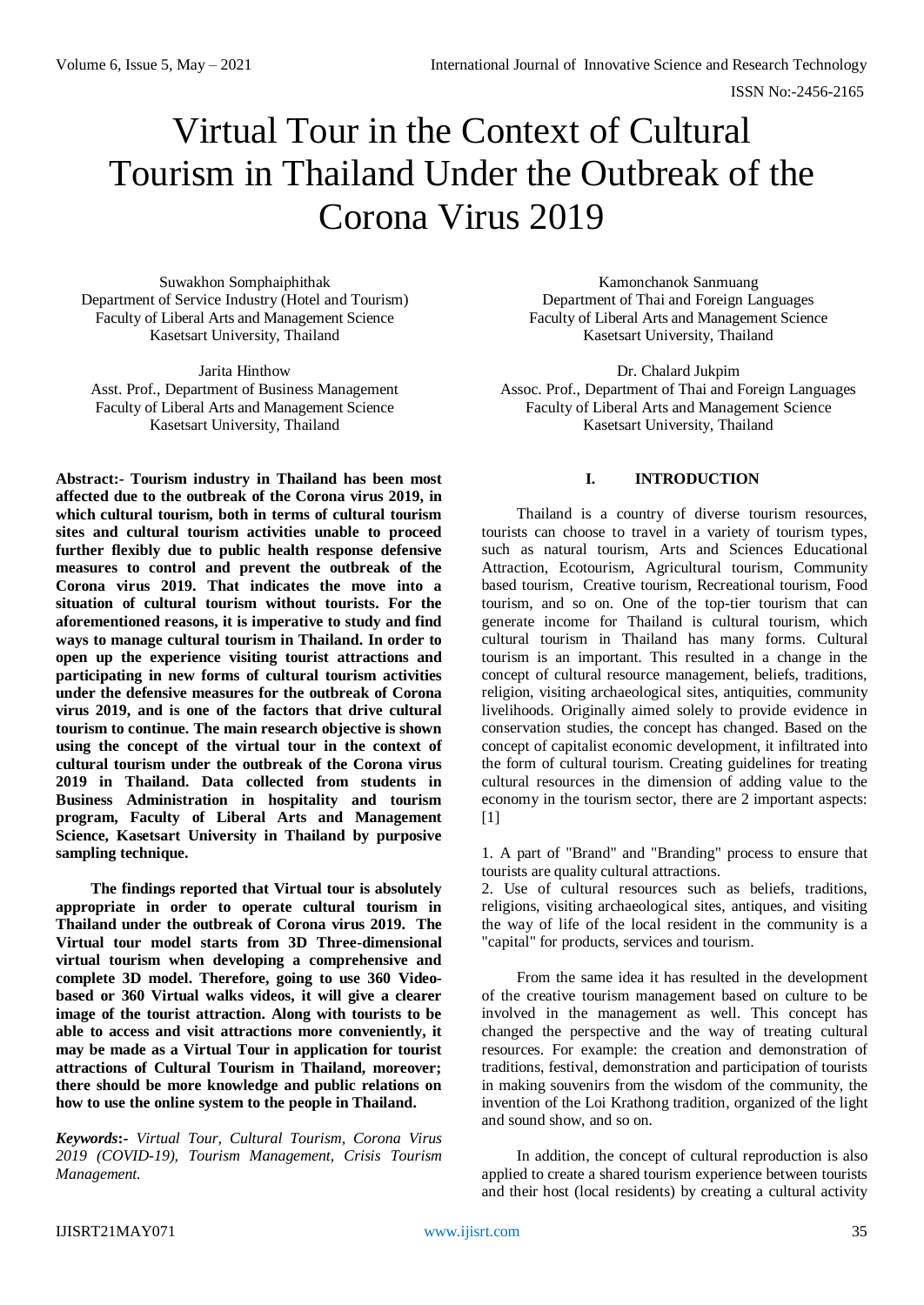space for tourists to take part in action, not just to watch the demonstrations. In which the performance of such activities poses a positive effect on the economy of the province, the country, both as a whole and by the minor.

But nowadays, the outbreak of Corona virus, 2019 is caused by the new Corona virus. It started in December 2019 with it was first encountered in Wuhan of Hubei Province, China.[2][3] The World Health Organization declared the outbreak as an international public health emergency on January 30, 2020, and a widespread epidemic on March 11, 2020.[4][5]

In Thailand, the outbreak of Corona virus 2019 started on January 13, 2020 as the country to have the first confirmed cases outside of China. [6] Screening of visitors to the country, found sporadic cases throughout January 2020, which is almost all that who come from or are residents of China. The first reported local transmission of infection was confirmed as of January 31, 2020. [7] The number of cases was still low through February 2020, but the number of cases increased significantly in mid-March 2020, which has identified the cause of the infection from several groups. The largest group took place in a Thai boxing match at the Lumpinee Boxing Stadium on March 6, 2020. [8] Until now, there has been a third outbreak in which the number of infected has increased and the number of deaths has increased as well.

The effects of the outbreak of Corona virus 2019 have seriously affected Thailand's economy. The International Monetary Fund predicts that Thailand's GDP will reduce by 6.7 percent [9] in 2020 down from the original expansion by 2.5 percent, which industry that are most affected is Tourism industry that is important in generating income for Thailand is the third of all industrial sectors in Thailand.

As a result of public health response defensive measures, for example: tourism restrictions, quarantine, not allowed to leave the dwelling at night, event cancellation, closing of public places, screening is carried out by airports. As a result, many airlines have canceled flights due to reduced travel demand, the train station was closed as well, and many attractions have been closed. That prevents any number of agglomerations. As well as issued travel advisories to regions where the infection is affected. As a result of the defensive control measures of the outbreak Corona virus 2019 mentioned above has resulted in tourism not being able to continue operations, and enter the situation of tourist attractions without tourists visiting. Therefore, to study the guidelines for tourism operations under the outbreak of Corona virus 2019 in the form of tourism without tourists visiting in order to create an alternative cultural tourism that can also generate income for the community and the local area in new form and different ways.

The main research objective is shown using the concept of the Virtual Tour in the context of cultural tourism under the outbreak of the Corona virus 2019 in Thailand.

### **II. METHOD**

Data were collected from purposive 66 students in Business Administration in hotel and tourism program, Faculty of Liberal Arts and Management Science, Kasetsart University, Thailand in the course of Cross-cultural Learning for Tourism Management in ASEAN by In-depth semistructured interview. The interview is asking the interviewee about the ins and outs of implementing the concept of the Virtual Tour in cultural tourism operations by organizing an informal, relaxed atmosphere in a natural manner, not in a hurry. Give gradually disclose information and attitudes towards implementing the concept of the Virtual Tour in cultural tourism management to present tourism images of cultural attractions and a variety of tourism activities such as temples, archaeological sites, antiques, making local handicraft, cooking local food, lifestyle of local residents in the community, traditions, religious activities, belief activities, music performances, making musical instrument, folk singing, and so on. The interviewee can provide various insights. In matters that are freely researched, to focus on finding new truthful insights on all major issues. Both major and minor issues with the aim of being accurate and relevant to the point of information according to the opinions and ideas of the sample group of informants, and take note while interviewing on relevant issues. Then observe the respondents' gestures to gain the most truthful insights until the end of the process. Therefore, all collected data were used to categorize the data to find patterns and relationships. The period of the interview was February 2020 to March 2020.

## **III. DATA ANALYSIS AND RESEARCH OUTCOMES**

The data analyses were 2 parts: (1) Conclusion analysis using Analytic induction and Typological Analysis with a theoretical framework. The theory used is the functional theory of Radcliffe Brown and Merton and (2) analysis by illustrative method.

The results of research were consisted of 7 sections based on interview issues as the following:

Section 1: What is Virtual Tour used in the management of cultural tourism from your point of view?

The result revealed that 85% of the interviewees commented that the concept of Virtual Tour was used in cultural tourism management. It should be divided into two categories: (A) Virtual Tour that is applied to tourism management of tourist attractions such as archaeological sites, temples, world heritage sites, should start from a format that can convey a picture of the overall tourist attraction and each sub-location. That is clearly a point to attract tourists, therefore will develop into other forms. The first format is appropriate and should be used with (A1) 3D Threedimensional virtual tour, when developing a 3D model that is comprehensive. Then will proceed to use (A2) 360 Videobased or (A3) 360 Virtual walks videos, it will make a clearer picture of the attraction. As well as enabling tourists to access, use and visit tourist attractions more convenient. It may be made in (A4) Virtual Tour Application for tourist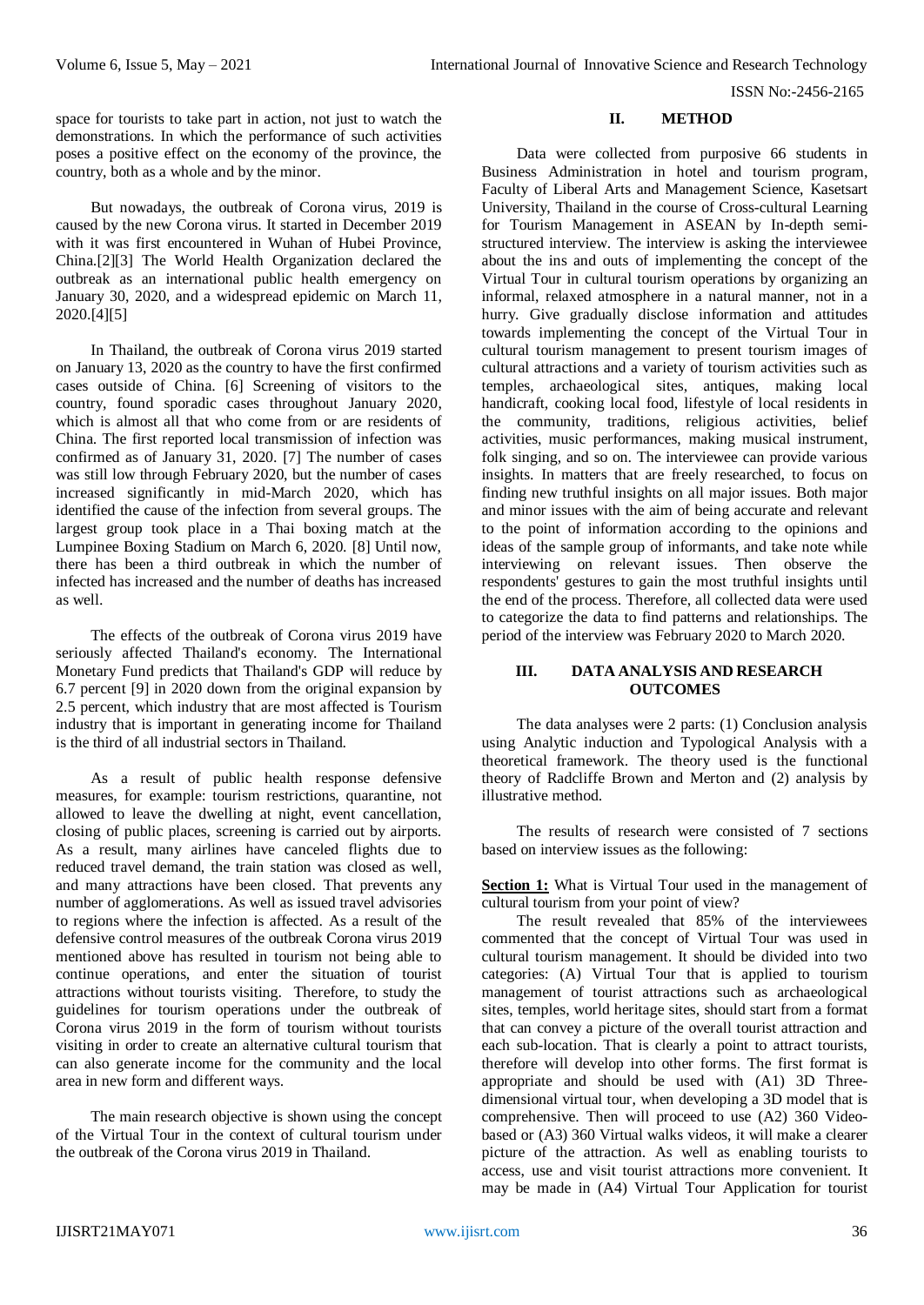attractions of Cultural Tourism in Thailand, and (B) Virtual Tour which is applied to the management of cultural tourism, the type of cultural activities and the way of life of the local resident in the community. Both of which should choose to use Virtual Tour in the format (B1) Video-based or Virtual walks videos would be most appropriate. As well as developing in the form of (B2) Virtual Tour Application for Cultural Tourism Activities in Thailand.

15% of interviewees commented that the use of the Virtual Tour in tourism management of cultural tourism attraction and cultural tourism activities. The formats (1) 3D Three-dimensional virtual tour and (2) 360 Virtual walk videos should be chosen, but the implementation of the Virtual Tour for cultural tourism management of cultural tourism attraction and cultural tourism activities are quite difficult, and have a view that if the Virtual Tour is operated how it will be touring. Because tourism is a journey from a tourist residence to another tourist destination, where there is a need to meet, discuss, exchange, learn and create tourism experiences. So that even though the concept of Virtual Tour will be used in the management of cultural tourism, but that not sure if tourists will visit in the created channel or not. Especially Thai tourists still use online systems in a narrow and social media users are also some groups.

Example of Virtual tour in cultural tourist attraction in Thailand that represent 2 famous cultural tourism attractions: (a) Phimai Histrorical Park (Nakhon Ratchasima) sees in fig 1-4. (b) Bang Kung Temple (Samut Songkram) sees in fig 5-8.

**Phimai Historical Park (Nakhon Ratchasima) [10]**



Fig 1: -Title page of the Virtual tour of Phimai Historical Park



Fig 2: -3D Virtual tour of Phimai Historical Park



Fig 3:- 360 Video-based of Phimai Historical Park



Fig 4:- 360 Virtual walks videos of Phimai Historical Park

## **Bang Kung Temple (Samut Songkram) [11]**





Fig 5: -Title page of the Virtual tour of Bang Kung Temple

Fig 6: -3D Virtual tour of Bang Kung Temple



Fig 7:- 360 Video-based of Bang Kung Temple



Fig 8:- 360 Virtual walks videos of Bang Kung Temple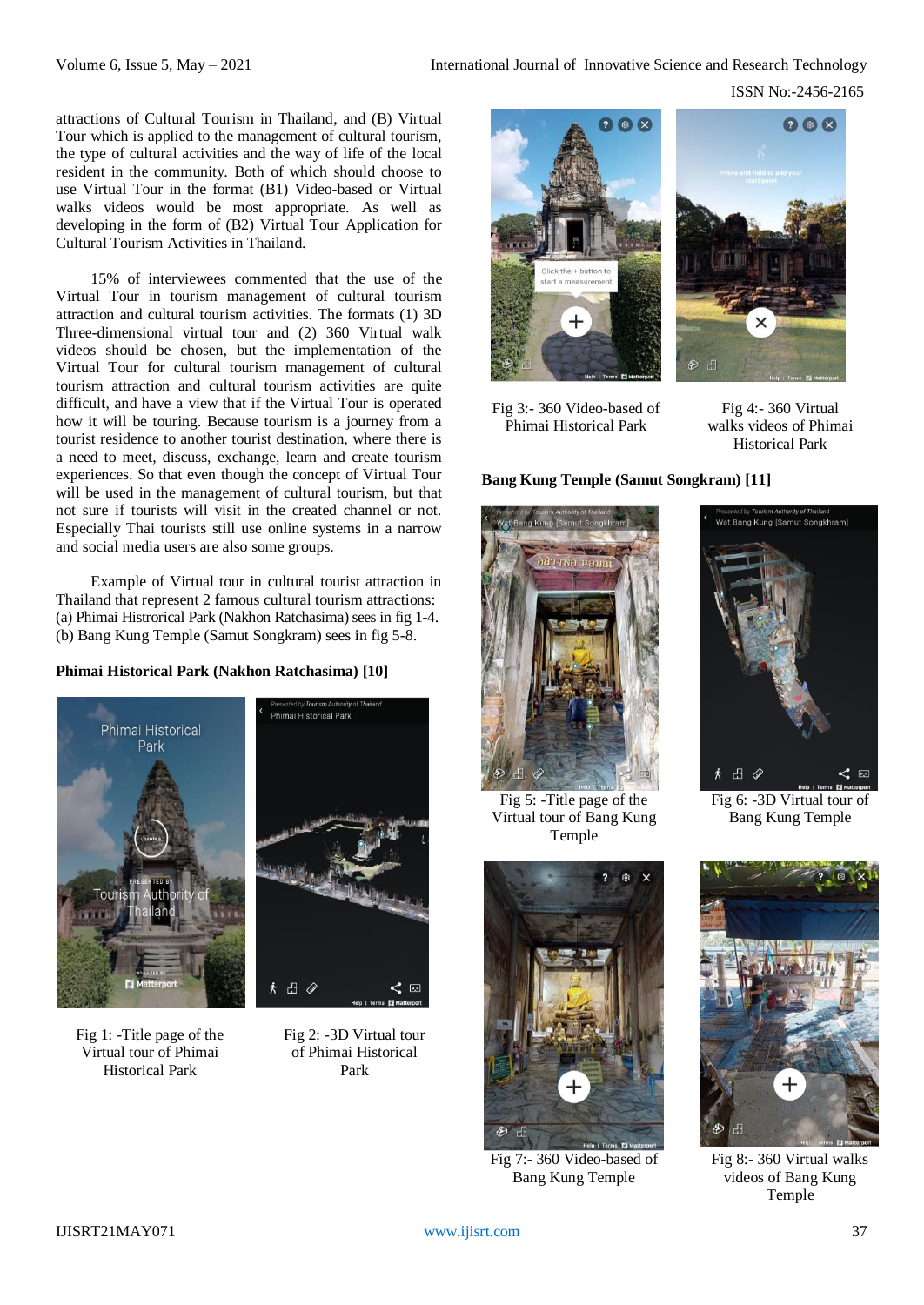**Section 2:** If Virtual Tour is used in the cultural tourism management of tourist attraction and cultural tourism activities during the absence of the outbreak of Corona virus 2019, do you think it is appropriate or not?

The result revealed that all interviewees commented that Virtual tourism should be used in real situations, whether there is an outbreak of Corona virus 2019, or at regular times that tourists can travel to visit cultural attractions and participate in cultural tourism activities with the community. As Virtual tour will play an important role in promoting and expanding the world, it attracts tourists who plan to travel to see images before they travel to the attractions and join real cultural tourism activities. It also fosters mutual learning and understanding between tourists and local resident, and makes tourists prepare to act in accordance with the cultural tourism requirements of the tourist attraction or communities that tourists plan to visit.

**Section 3:** Do you think the concept of Virtual Tour is appropriate for the management of cultural tourism for tourist attractions and cultural tourism activities during the outbreak of Corona virus 2019?

The result revealed that 80% of interviewees agree that using the concept of Virtual tour in the management of cultural tourism for tourist attractions and cultural tourism activities in the situation of the Corona virus 2019 epidemic is very appropriate. Due to the outbreak of Corona virus 2019 affected by the entire economy of the tourism industry is extremely dire, which indicates the move into a situation of cultural tourism without tourists because public health response defensive measures to control and prevent the outbreak of the Corona virus 2019. For example: tourism restrictions, quarantine, not allowed to leave the dwelling at night, event cancellation, closing of public places, screening is carried out by airports. As a result, many airlines have canceled flights due to reduced travel demand, the train station was closed as well, and many attractions have been closed that to prevent any number of agglomeration. For the aforementioned reasons, in order to allow tourists to open their travel experience through virtual tourism, it is another variable that drives cultural tourism to be continued.

20% of interviewees agree that the use of virtual tours in the management of cultural tourism for tourist attractions and cultural tourism activities under the outbreak of Corona virus 2019 is not appropriate. Since if this is done, it is likely that there will not be many tourists and will not be able to meet the needs of traveling to cultural attractions and participating in cultural tourism activities to create a good experience for tourists. That is not different from viewing programs through television channels, online media, YouTube as well as various travel programs in online channels. In addition, when comparing the online travel program, there are celebrities, actors, MCs that people like to run the program, attracting more visitors than doing virtual tourism.

**Section 4:** Do you think that applying the concept of the Virtual Tour in the cultural tourism management of tourist attractions and cultural tourism activities in Thailand will be able to revenue-generating to the community?

The result revealed that 95% of the interviewees agreed that the cultural tourism management of tourist attractions and cultural tourism activities in Thailand through virtual tour was unable to revenue-generating into the community. Because there is no systematic income management and there is not sure that there will be tourists to visit attractions and cultural tourism activities in the form of virtual tourism, and will tourists agree to pay for the online visit or not?

5% of the interviewees agreed that the cultural tourism management of tourist attractions and cultural tourism activities in Thailand through Virtual tour could revenuegenerating into the community. If there is a systematic training and management of income from tourists paying for their online visits, and show the process of verifying the source of income.

**Section 5:** Do you think that applying the concept of the Virtual Tour in the management of cultural tourism for tourist attractions and cultural tourism activities in Thailand will be able to preserve the art and culture of tourism to be sustainable or not?

The result revealed that 75% of the interviewees agreed that the cultural tourism management of tourist destinations and cultural tourism activities in Thailand through Virtual tour. That could be a part of the conservation of arts and culture in tourism to be sustainable during the outbreak of Corona virus 2019 by visiting cultural tourism attractions and cultural tourism activities through online media. It creates tourism that is responsible for tourism resources and the environment because it can maintain tourism resources to have uncompromising appeal, and develop the value of the environment. Not only resulting in savings, but also to protect the environment of the tourist attractions and the community environment from being destroyed as well. That improves the quality of life of the local resident in the community through the presentation of a virtual tour and training personnel in the use of technology and online media in cultural tourism attraction by inserting ideas and practices in the development of Sustainable to local personnel at all levels. That to raise the level of cultural tourism services, and finally, Virtual tourism is also a channel to offer media information (Marketing Tourism Responsibly) to tourists. It aims to create an understanding of respect for nature, society and culture that is a tourist attraction, as well as helping to raise the satisfaction of the tourists by communicating through online channels.

25% of the interviewees agreed that the cultural tourism management of tourist attractions and cultural tourism activities in Thailand through Virtual tour cannot be a part of the conservation of arts and culture in tourism to be sustainable. Since the conservation of art and culture in tourism must be carried out with consideration for tourists to take knowledge and experience related to cultural tourism attractions and tourists must be participating cultural tourism activities. The disadvantage of Virtual tour is that tourists cannot experience cultural tourism sites and cannot participate in cultural tourism activities with communities in the actual location.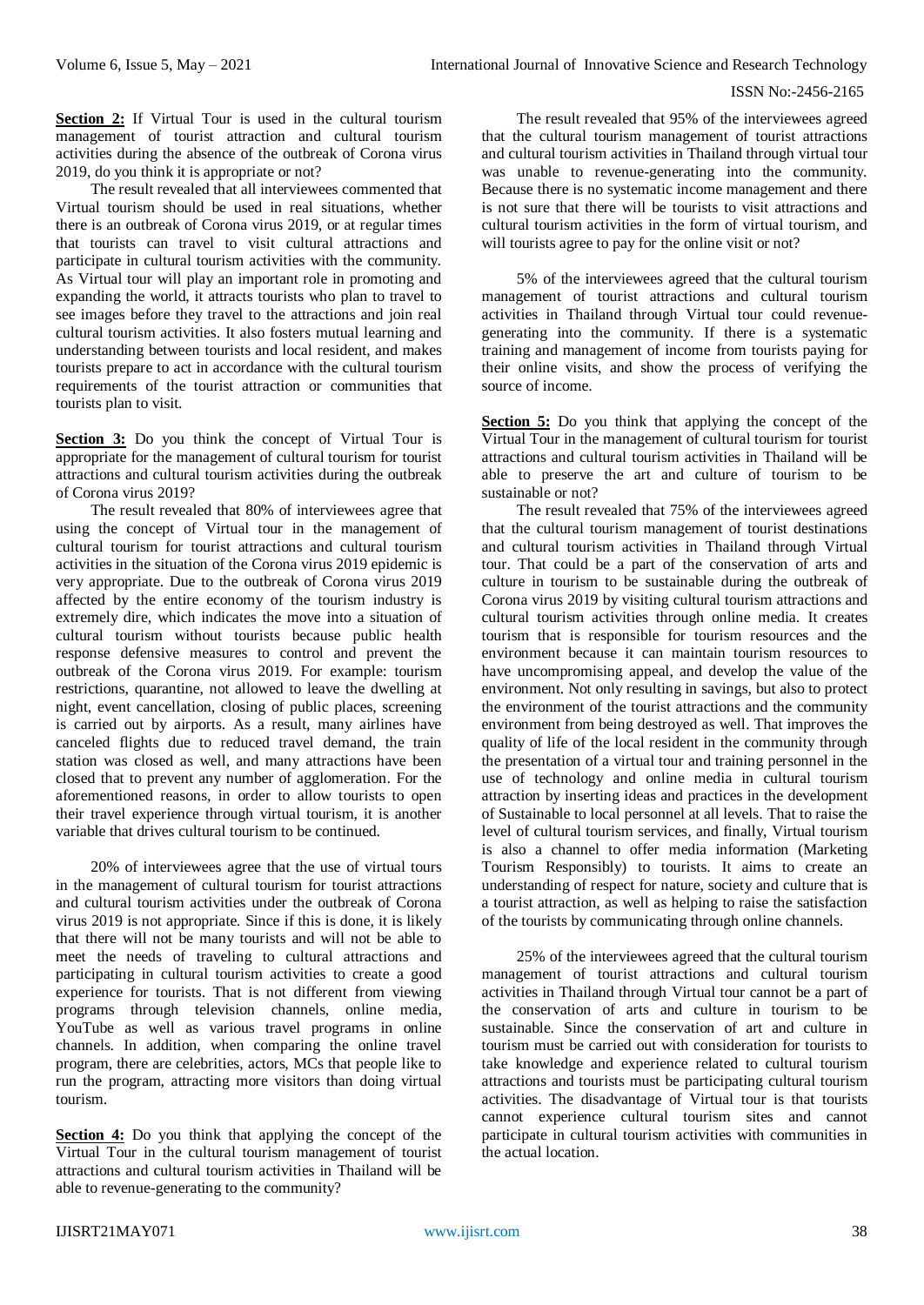**Section 6:** Do you think that applying the concept of the Virtual Tour in the management of cultural tourism in the dimension of cultural tourism activities in Thailand can promote and support continuous and sustainable participation of the local resident in the community?

The result revealed that all interviewees are of the view that, whether it is cultural tourism management and cultural tourism activities during normal times without the outbreak of Corona virus 2019, the community has mechanisms and processes to have the participation of the local resident in the community. Especially the community as the tourism community due to the community knows the rules and regulations for the management of cultural tourism and knows the basic standards for assessing the community tourism. Therefore, using the concept of Virtual tour is the presentation of visiting tourist attractions and participating in cultural tourism activities online. It is under the participation of people in the community and network partners. As well as stakeholders involved in the management of cultural tourism that represents the basis of community participation.

**Section 7:** When the situation of the Corona virus 2019 has improved and goes into normal situation, you think that the concept of Virtual Tour is applied to the cultural tourism management of tourist attractions and cultural tourism activities. Will still need to be developed in the future or not?

The result revealed that all interviewees are of the opinion that the implementation of Virtual tour should be developed in the management of cultural tourism in both the cultural tourist attraction and the presentation of cultural tourism activities continuously. As the world situation tends towards on using borderless information technology systems online. Therefore, in order to systematically expand the cultural tourism market online, the concept of Virtual tour should be developed and applied to cover tourist attractions and tourism activities in each region of Thailand. It is also a promotion and publicity. As well as attracting tourists and provide information and communicate with tourists in tourism planning to experience the culture and participate in tourism activities in real conditions.

## **IV. DISCUSSION AND CONCLUSION**

The finding of this research supports the concept of implementing Virtual tour [12] in cultural tourism management; both in cultural tourism attraction and cultural tourism activities under the outbreak of Corona virus 2019 is absolutely appropriate. Research findings indicate that the concept of Virtual tourism has been officially adopted since 1994 (27 years old ago). It is still a modern concept that indicates a far-flung vision to innovate. This positively affects the adoption of cultural tourism in Thailand under the outbreak of Corona virus 2019. The effects of Corona virus 2019 have seriously affected economy of Thailand; especially the tourism industry is extremely dire which indicates the move into a situation of cultural tourism without tourists. Due to the public health response defensive measures to control and prevent the outbreak of the Corona virus 2019, the using of Virtual tour will be a very important part of public relations and opening up the world to attract tourists who plan to travel to see the images. Before travel to tourist attractions

and participating in real cultural tourism activities. In addition, it creates tourism that is responsible for tourism resources and the environment because it can maintain tourism resources to have uncompromising appeal develop the value of the environment. Not only resulting in savings, but also to protect the environment of the tourist attractions and the community environment from being destroyed as well. The appropriate Virtual tour model starts from 3D Three-dimensional virtual tours when developing a comprehensive and complete 3D model. Therefore, going to use 360 Video-based or 360 Virtual walks videos, it will give a clearer image of the tourist attraction. Along with tourists to be able to access and visit attractions more conveniently, it may be made as a Virtual Tour in Application for tourist attractions of Cultural Tourism in Thailand, but there should be more knowledge and public relations on how to use the online system to the people in the country. So that virtual tour will take wide attention, and an important issue that needs to be managed urgently to support the Virtual tour of Cultural tourism is the management of income via the online channel in a systematic and comprehensive manner. Although, the using of Virtual tour in the management of cultural tourism in Thailand under the outbreak of Corona virus 2019 will be a part of promoting tourism and as an alternative to solving the problem of tourism. But still does not cover the common features of cultural tourism attraction consisted of 5 features: (a) tell a story, (b) make the asset come live, (c) make the experience participatory, (d) make the experience relevant to the tourist, and (e) Focus on quality and authenticity. These characteristics are the heart of Thailand's cultural tourism management.

## **ACKNOWLEDGMENT**

This research is supported by the Bachelor of Business Administration Program in Hotel and Tourism Management, Department of Service Industry, Faculty of Liberal Arts and Management Science, Kasetsart University. The aim of the research supporting: to find solve problems and develop cultural tourism management to be driven in the situation of the outbreak of Corona virus 2019. That is another way to distribute income to tourism attractions and community in accordance with the development strategy of Thailand under the model of THAILAND 4.0.

#### **REFERENCES**

- [1]. Praicharnchit, S. (2005). Management of Archaeological Site, Antiquities, Museum by The Department of Local Administration. Bangkok: King Prajadhipok's Institute.
- [2]. "Coronavirus disease (COVID-19) outbreak". Retrieved 20 April 2021.
- [3]. BBC News Online. "Coronavirus declared global health emergency". retrieved 20 April 2021.
- [4]. World Health Organization. "Statement on the second meeting of the International Health Regulations (2005) Emergency Committee regarding the outbreak of novel coronavirus (2019-nCoV)". Retrieved 19 April 2021.